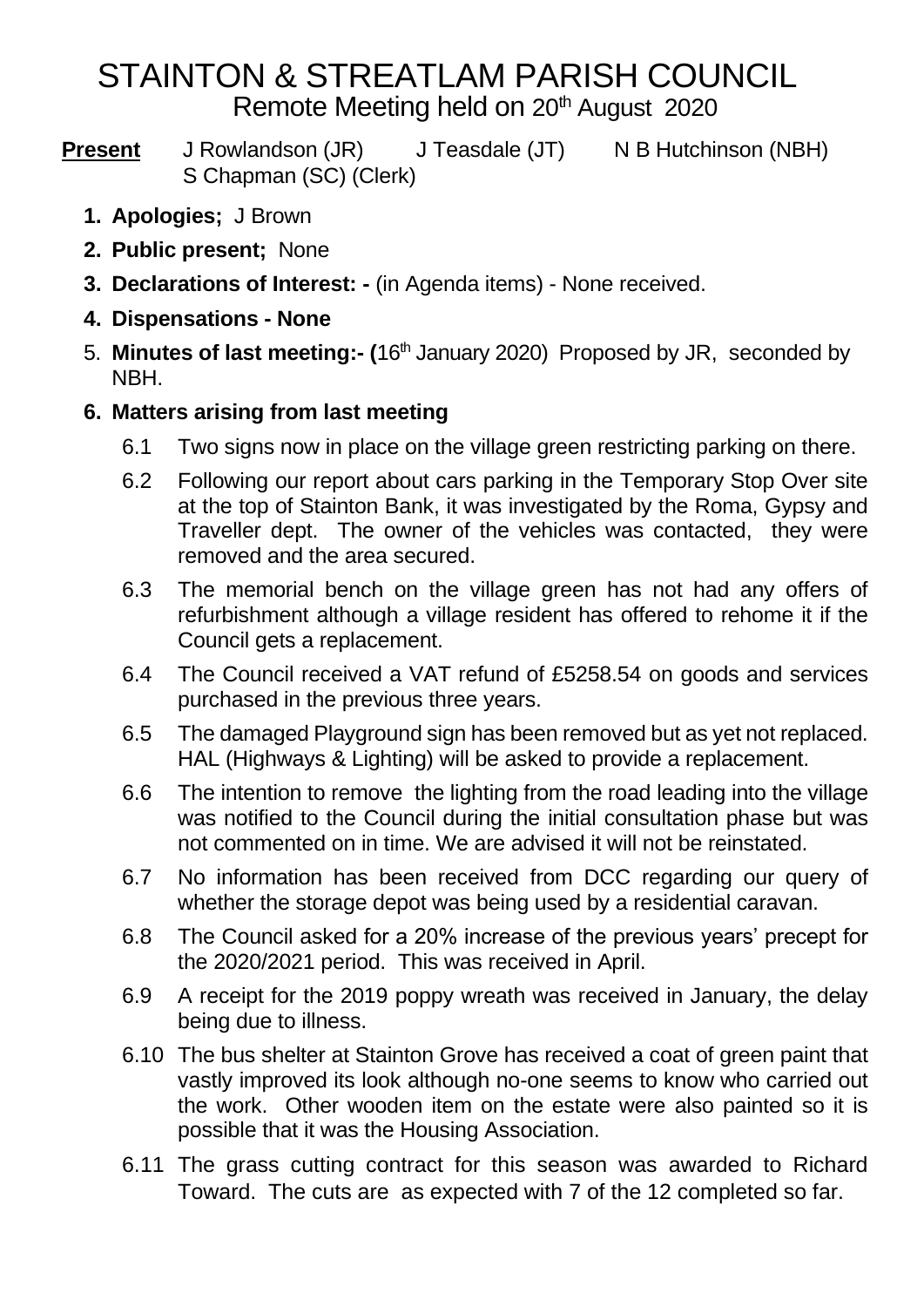# **7. Annual Governance and Accountability**

- 7.1 Annual Internal Audit Report 2019/20, presented and approved.
- 7.2 Annual governance Statement 2019/20, presented and approved.
- 7.3 Accounting Statements 2019/20, presented and approved.
- 7.4 Certificate of Exemption- AGAR 2019/20 Part 2. Presented, approved and a copy sent to external auditor.

## **8. Financial Report**

- 8.1 Balance of account at end of June was £16946.98
- 8.2 Payments for approval -:
	- 8.21 Grass cutting 4 cuts £440.00
	- 8.22 Clerk's wage (May, June, July & August) £459.80
	- 8.23 HMRC (4 months- adjusted for previous overpayment) £115.00

# **9. Play Area & bus stops**

- 9.1 The road sign advising motorists that they are approaching a playground was damaged and has now been removed. This needs to reinstated as there is a blind corner approaching the play area. HAL to be contacted.
- 9.2 CDALC have issued some guidance regarding signage for play areas during the Covid-19 restrictions. The Clerk to put this information into poster form to be laminated and displayed in the play area.
- 9.3 There have been instances of fly-tipping of household waste in the bus stop waste bin.
- 9.4 Reports have been received that the lay-by on the A688, at the bottom of the road from the village, is being used as a toilet area and amounts of miscellaneous litter left there. The wooden bus shelter at Stainton Grove is also being used as a toilet and the surrounding area is very overgrown and littered. This will also be reported to HAL for action.

# 10 **Any Other Business**

- 10.1 The village hall committee are planning to refurbish the kitchen and redevelop the rear of the hall to make it more accessible. They have requested that the Parish Council put forward the planning application for this project once the plans have been drawn up. Funding for this has been applied for and they are awaiting final confirmation. As the hall is owned by the Council, this request was approved.
	- 10.2 Several residents have reported sightings of rats but this seems to currently be a national problem. Individual households can contact DCC and for a fee a pest control operative will attend.
	- 10.3 There are reports of rubbish being burnt in the quarry but DCC have indicated that this is allowed. Various wagons have been seen going in and out with miscellaneous loads.